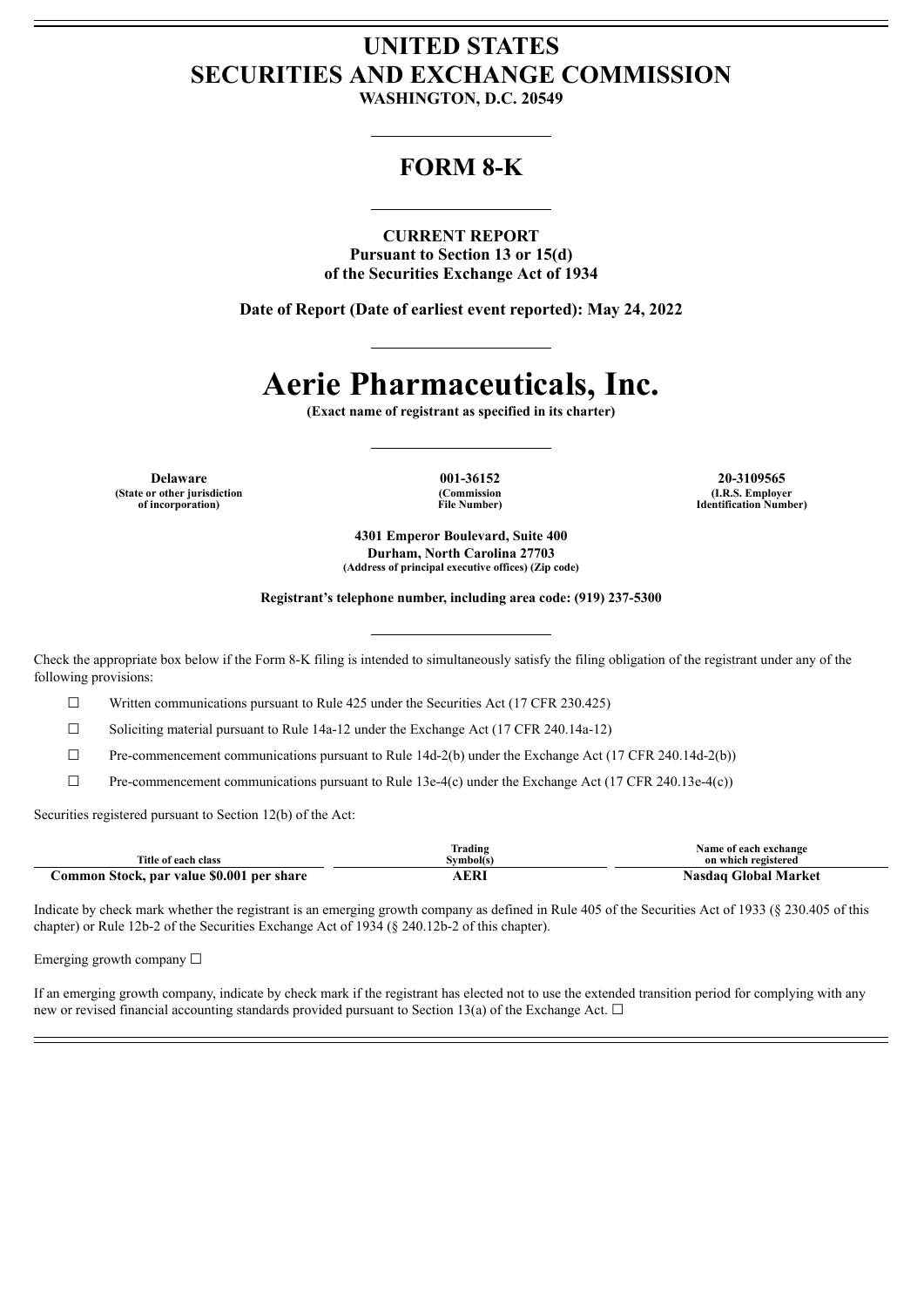#### **Item 7.01. Regulation FD Disclosure.**

On May 24, 2022, Aerie Pharmaceuticals, Inc. (the "Company") issued a press release announcing that the first patient has been dosed in the Phase 3 registrational study, named COMET-2, to evaluate AR-15512 ophthalmic solution as a treatment for the signs and symptoms of dry eye disease. A copy of this press release is furnished as Exhibit 99.1 hereto and is hereby incorporated by reference into this Item 7.01.

The information in this Item 7.01 (including Exhibit 99.1) is being furnished, not filed, pursuant to Regulation FD. Accordingly, the information in this Item 7.01 will not be incorporated by reference into any registration statement filed by the Company under the Securities Act of 1933, as amended, unless specifically identified therein as being incorporated therein by reference. The furnishing of the information in this Item 7.01 is not intended to, and does not, constitute a determination or admission by the Company that this information is material or complete, or that investors should consider this information before making an investment decision with respect to any security of the Company.

#### **Item 9.01. Financial Statements and Exhibits.**

(d) Exhibits.

The following exhibit relating to Item 7.01 shall be deemed to be furnished, and not filed:

- 99.1 Press [Release](#page-3-0) Dated May 24, 2022.
- 104 Cover Page Interactive Data File (embedded within the Inline XBRL document)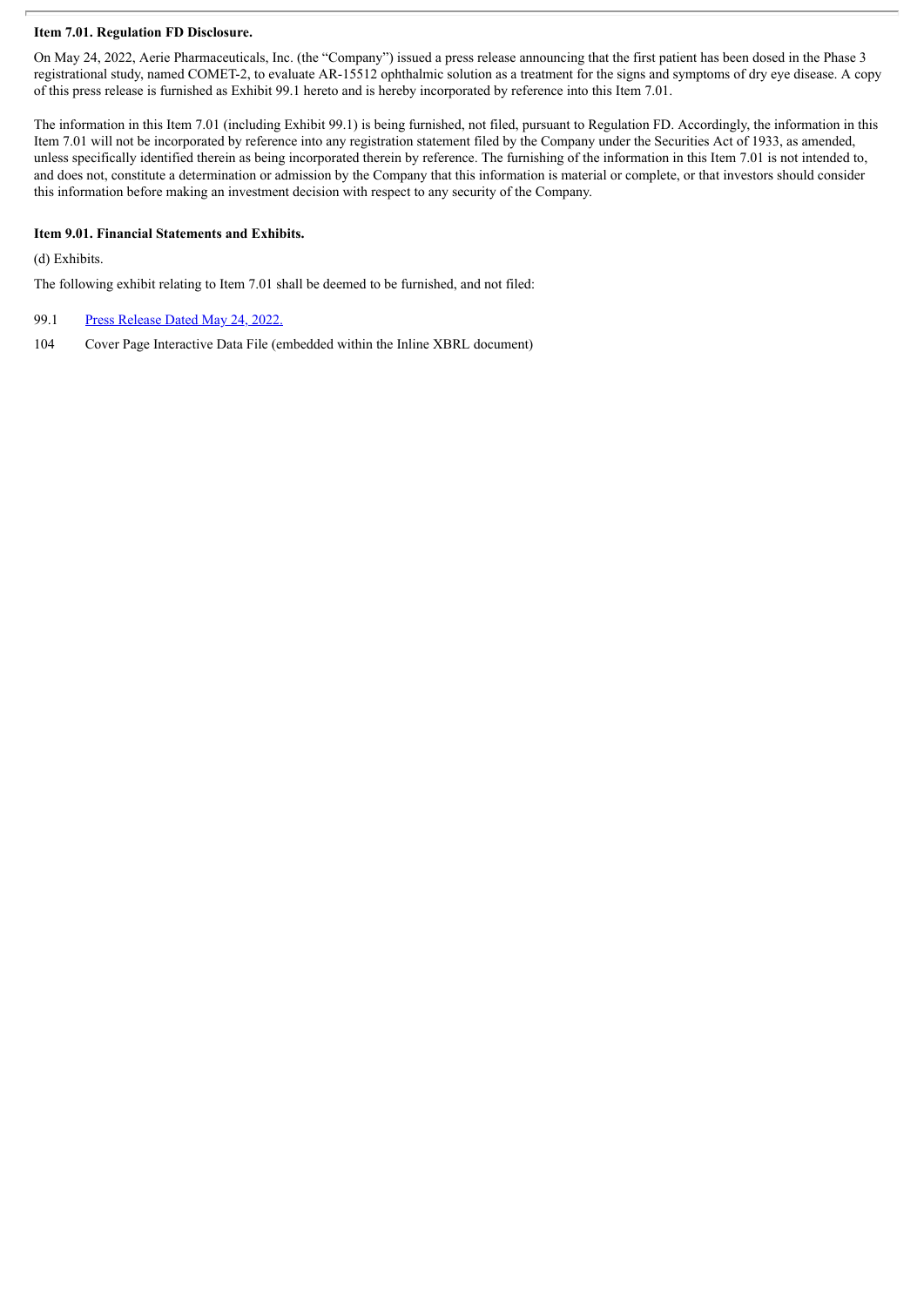**SIGNATURES**

Pursuant to the requirements of the Securities Exchange Act of 1934, the registrant has duly caused this report to be signed on its behalf by the undersigned hereunto duly authorized.

Date: May 24, 2022

### **AERIE PHARMACEUTICALS, INC.**

By:  $/s/$  Peter Lang

Peter Lang Chief Financial Officer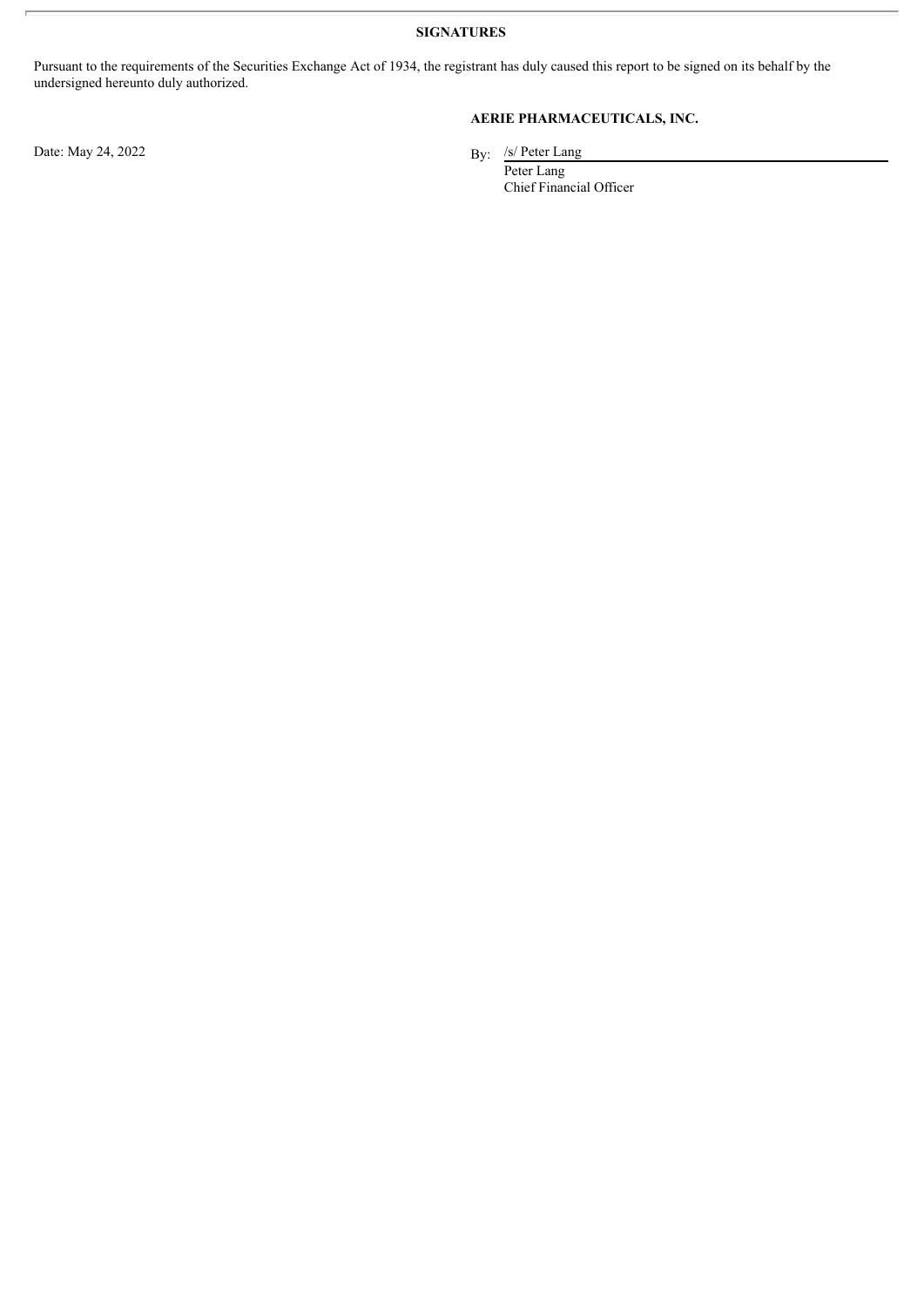

#### <span id="page-3-0"></span>Aerie Pharmaceuticals Announces First Participant Dosed in the Phase 3 Registrational COMET-2 Study of AR-15512 for the Treatment of **Dry Eye Disease**

AR-15512 is a differentiated, novel, first-in-class product candidate for the treatment of the signs and symptoms of Dry Eye Disease

*COMET-2 is the first of three studies in the AR-15512 Phase 3 Program*

Durham, N.C. — (BUSINESS WIRE) – May 24, 2022 — Aerie Pharmaceuticals, Inc. (NASDAQ: AERI), a pharmaceutical company focused on the discovery, development, and commercialization of first-in-class ophthalmic therapies, today announced that the **first participant has been dosed in the** Phase 3 registrational "COMET-2" study to evaluate AR-15512 ophthalmic solution as a treatment for the signs and symptoms of dry eye **disease (DED).** COMET-2 is the first of three trials in the Phase 3 registrational program for AR-15512. Aerie plans to initiate the other two trials in the second half of 2022 in support of a potential New Drug Application (NDA) filing in 2024.

COMET-2 is a randomized, double-masked, vehicle-controlled, multi-center clinical study to evaluate the efficacy and safety of AR-15512, a TRPM8 agonist, in patients with DED. The study is expected to enroll approximately 460 participants at 20 U.S. sites. Study participants will receive AR-15512 (0.003%) or AR-15512 vehicle as a drop dosed twice daily in each eye for three months. The primary efficacy assessment is tear production, as measured by the unanesthetized Schirmer test (sign), and the key secondary measure is dry eye symptoms based on the Symptom Assessment iN Dry Eye (SANDE) questionnaire. Participants will be evaluated on multiple efficacy and safety assessments at multiple timepoints throughout the study. Topline results from the COMET-2 study are expected in the second half of 2023.

"Aerie is excited to mark the beginning of our registrational Phase 3 program for AR-15512 with the enrollment of the first participant in the COMET-2 study," said Michelle Senchyna, Ph.D., Head of Clinical Development and Medical Affairs at Aerie. "This study builds on the results of the COMET-1 study which showed statistically significant, dose-dependent improvements on multiple validated sign, symptom, and quality of life endpoints across multiple timepoints."

Dr. Senchyna continued, "There is a significant unmet need for an effective treatment that can provide a rapid and robust onset of efficacy, and meaningful relief of dry eye symptoms. AR-15512 has the potential to be the new standard of care for patients suffering from dry eye disease."

#### **About the AR-15512 Phase 3 Registrational Program**

The AR-15512 Phase 3 registrational program is comprised of three studies, the COMET-2 and COMET-3 efficacy studies and the COMET-4 safety study, that will evaluate AR-15512 (0.003%) compared to AR-15512 vehicle in participants with DED. COMET-2, which is currently enrolling, and COMET-3, which is expected to begin in the third quarter of 2022, are identical studies with topline results expected in the second half of 2023. COMET-4, which is expected to begin in the fourth quarter of 2022, is a 12-month safety study. Aerie will incorporate interim 6-month data from COMET-4 into the NDA filing for AR-15512, which is expected to be submitted in 2024.

#### **About AR-15512**

AR-15512 is a first-in-class TRPM8 agonist which acts as a cold thermoreceptor modulator to stimulate the cold sensing receptors found on the nerve endings that innervate the cornea and eyelids. By stimulating these receptors, AR-15512 leads to natural tear production and a cooling sensation across the surface of the eye that may result in a reduction in dry eye symptoms.

#### **About Dry Eye Disease**

Dry eye disease affects about 30 million people in the U.S. It is estimated that about 60% of people with DED are diagnosed and less than 10% of patients are treated with prescription medications.1 Current treatment is comprised of over-the-counter "artificial tears" and prescription antiinflammatories and nasal tear stimulants.